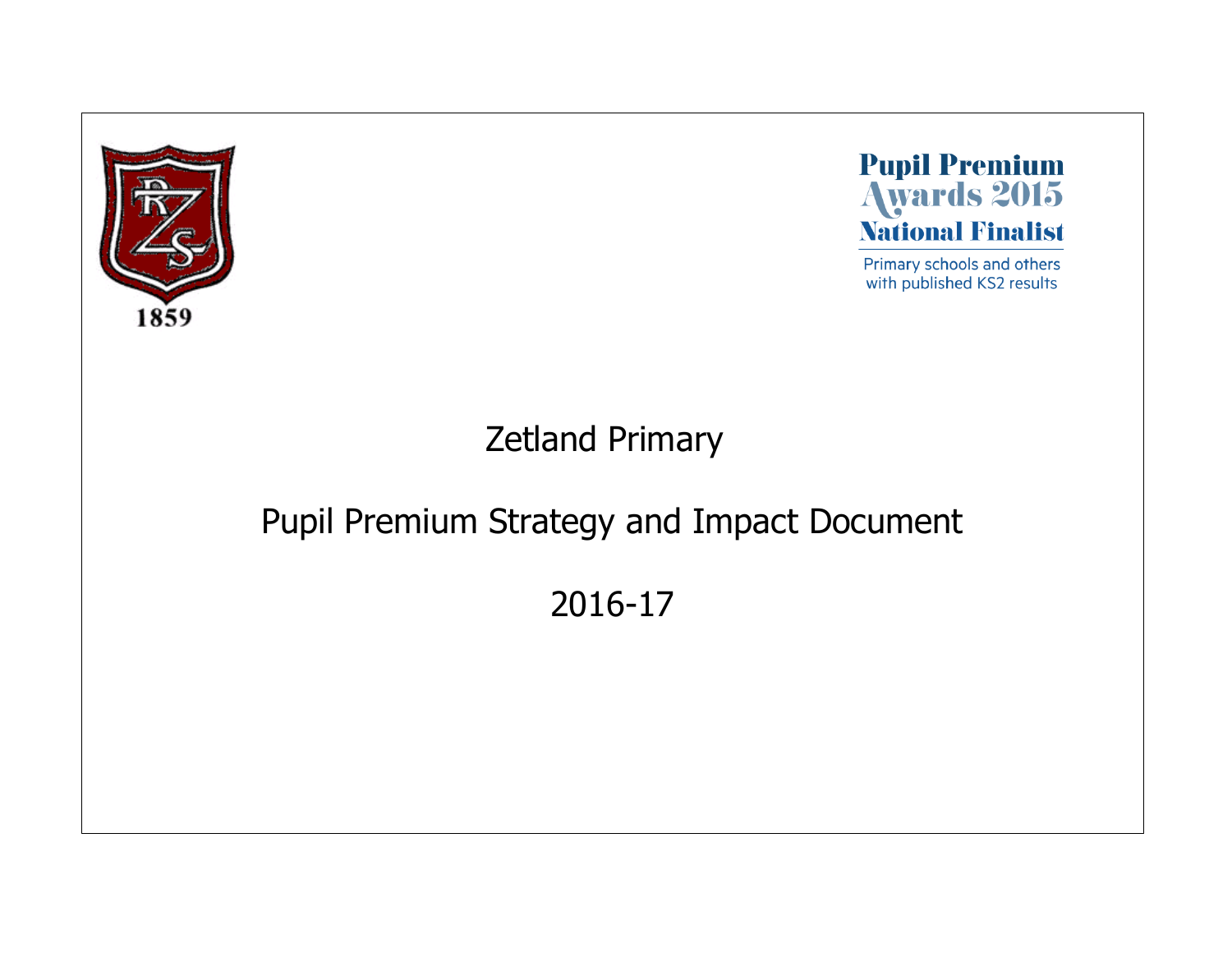# **CONTINUE TO NARROW THE ACHIEVEMENT GAP BETWEEN DISADVANTAGED GROUPS AND THEIR PEERS A PUPIL PREMIUM STRATEGY**

## **Possible barriers to educational success:**

- School deprivation indicator is placed in the highest quintile (0.31 compared to national 0.21) 2015-16 figures (Raise on line)
- Last year FSM was double to NA of 50.2% to 25.2 %. 2015-16 figures (Raise on line)
- Parental unfamiliarity with the school environment, teaching methods and expectations with lack of parental expectations about how education can positively impact upon their child's life chances
- Parental reluctance to engage with school
- Inconsistent parenting skills resulting in issues impacting on social and emotional development, presentation for school, health, and educational success
- Inconsistent school attendance from Nursery onwards
- Low attainment in academic and social skills on entry into nursery: pupils are well below the national average for age related expectations in the Early Learning Goals particularly in PRIME areas of learning – speaking and listening, social development, early literacy and numeracy skills
- Language and Communication skills on entry to school at EYFS 1 (Nursery) are significantly lower than what would be regarded as typical for many children of a similar age
- The need to make accelerated progress in core Literacy and Numeracy skills from these starting points in order to close the gap with their peers and leave the primary age with an ability to educationally compete at secondary school
- School stability figure is lower than NA 83% to 85% showing the population is more transient than the NA (Raise on line)
- Low levels of employment
- Pupils have limited learning opportunities and wider experiences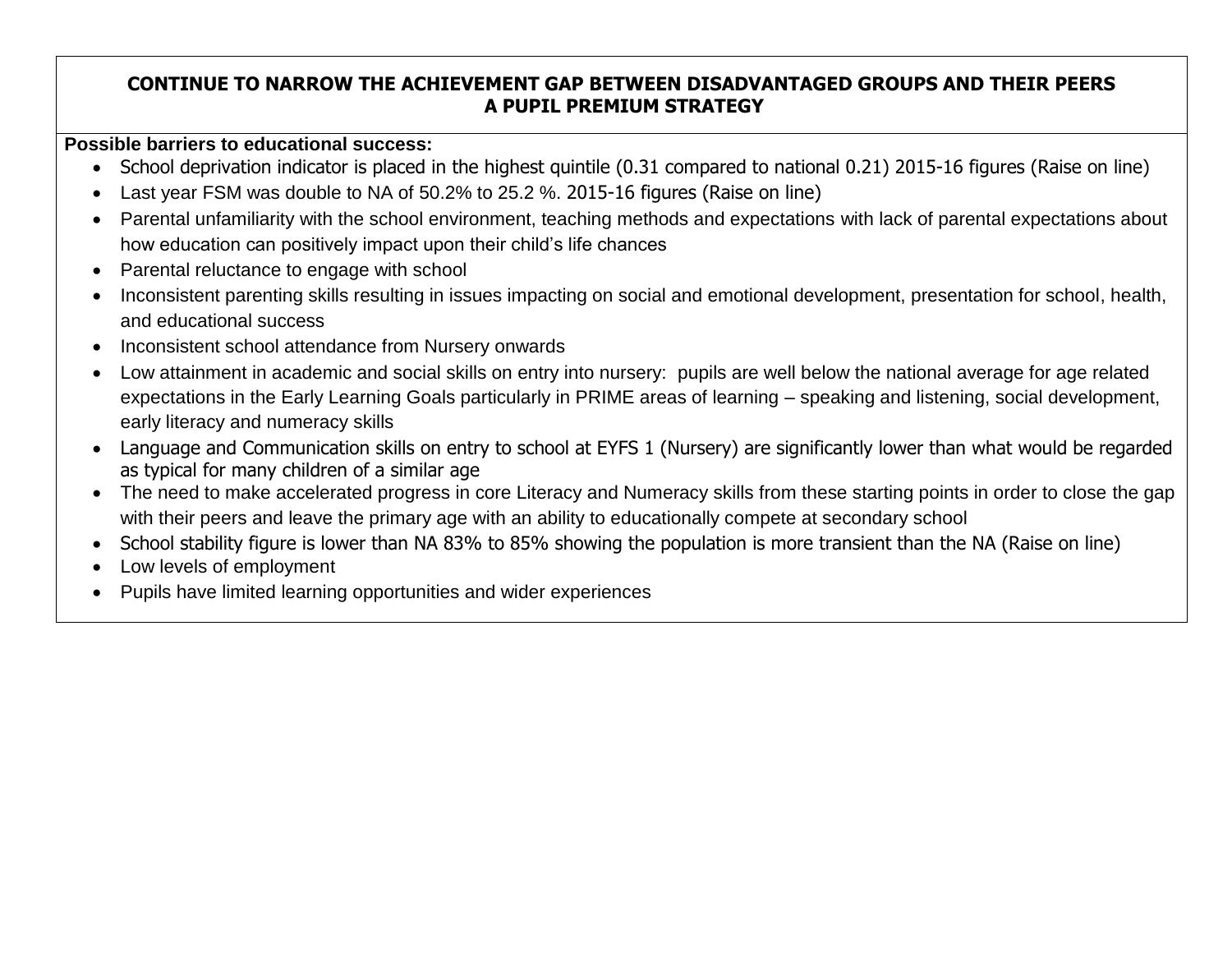### **Impact of current provision for Pupil Premium children Academic Year 2015-16 (also ref to Pupil Premium review) EYFS**

EYFS results show improving trend for GLD from 2014 (40%) to 2016 with PP in line with non PP GLD (67% /63%) for 2016

### **KS1**

• For KS 1 disadvantaged pupil, attainment of greater depth in all subjects for all EYFS development groups was close to or above national figures for other pupils (Raise on line 1)

#### **KS2**

- Disadvantaged KS2 pupils' progress in all subjects was significantly above average overall for reading, writing and maths placing school, in the top 10% nationally (Raise on line)
- Disadvantaged KS2 pupils had an average scaled score equal to or above the national score for other pupils in reading and mathematics

#### **Priorities**

- Maintain improving trends of GLD in EYFS and close the gap further to NA
- Improve outcomes for Pupil Premium boys to close the learning gap towards National Average
- Improve outcomes for PP children including boys in maths and Pupil Premium girls in RWM so that increased number of PP children achieve age related expectation
- Improve outcomes for PP children in phonics as shown by Y1 phonic assessment results and data trend so that pupils narrow the learning gap
- Ensure KS2 narrows attainment gap for PP children to maintain current trends of achievement

Year Group Raising Achievement Plans (RAPs)completed by all staff evaluated and altered where required to ensure effective progress is made

Teaching assistants make significant impact upon rates of progress by the end of KS2 to ensure attainment gap is closed for PP children

Governors can effectively challenge the use and impact of PP funding

School 2015: National PP Award winner (PP Awards)

Website is compliant with new Dfe requirements:

In the previous academic year:

- how the pupil premium allocation was spent
- the impact of the expenditure on eligible and other pupils

The current academic year:

- the amount of the school's allocation of pupil premium grant
- details of the main barriers to educational achievement
- how the allocation will be spent to address the barriers and why these approaches were taken
- how the school will measure the impact of the pupil premium and the date of the next pupil premium strategy review.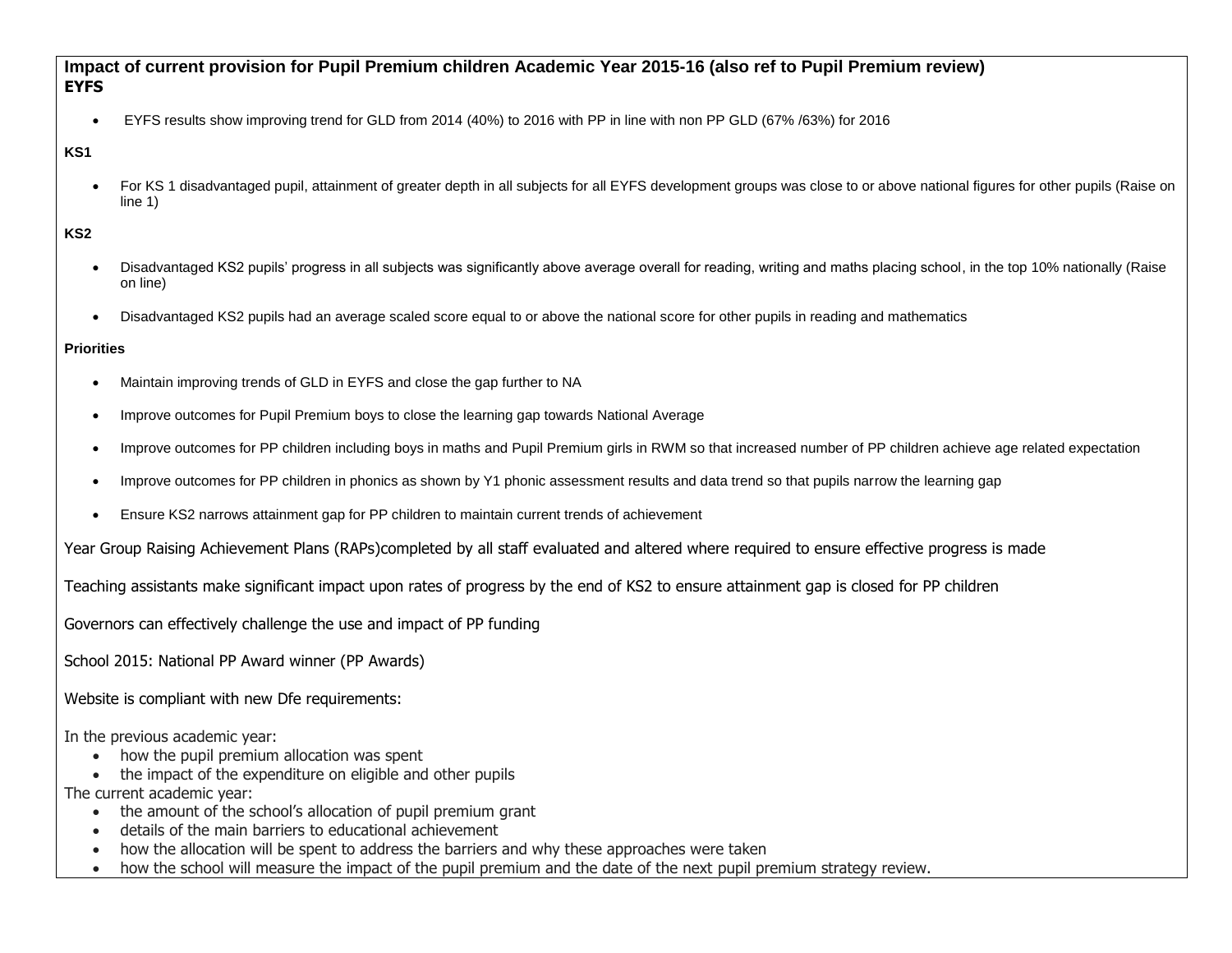## **School Data**

In school data for end of year 15-16 (July) - working below but accessing attainment objectives = working within but the cohort has not met all + met all objectives

Gap in attainment measured over the academic year from July to July (If PP is a – in comparison this means that their attainment was above that of non PP children N/A data not available)

|                       | <b>WRITING</b>                   |        | <b>ACADEMIC RESULTS JULY 2016</b> |        |                                   |        |                            |        |           |        |
|-----------------------|----------------------------------|--------|-----------------------------------|--------|-----------------------------------|--------|----------------------------|--------|-----------|--------|
| <b>CURRENT</b>        | KS <sub>1</sub>                  |        | Y3                                |        | Y4                                |        | Y <sub>5</sub>             |        | <b>Y6</b> |        |
| <b>YEAR</b>           | PP                               | NON PP | <b>PP</b>                         | NON PP | <b>PP</b>                         | NON PP | <b>PP</b>                  | NON PP | PP        | NON PP |
| Y <sub>3</sub>        | $2=$                             | $2=$   |                                   |        |                                   |        |                            |        |           |        |
| Attainment            |                                  |        |                                   |        |                                   |        |                            |        |           |        |
| Profile               |                                  |        |                                   |        |                                   |        |                            |        |           |        |
| PP comment            | Gap increasing (0.18 to<br>0.23) |        |                                   |        |                                   |        |                            |        |           |        |
| Y4                    | $2 -$                            | $2 -$  | $3=$                              | $3=$   |                                   |        |                            |        |           |        |
| Attainment            |                                  |        |                                   |        |                                   |        |                            |        |           |        |
| Profile               |                                  |        |                                   |        |                                   |        |                            |        |           |        |
| PP Comment            |                                  |        | Gap increasing (0.03 to           |        |                                   |        |                            |        |           |        |
|                       |                                  |        | 0.30)                             |        |                                   |        |                            |        |           |        |
| Y <sub>5</sub>        | $2 -$                            | $2 -$  | $3=$                              | $3=$   | $4=$                              | $4=$   |                            |        |           |        |
| Attainment<br>Profile |                                  |        |                                   |        |                                   |        |                            |        |           |        |
| Comment               |                                  |        |                                   |        | Gap increasing (-0.03<br>to 0.37) |        |                            |        |           |        |
| Y6                    | $2=$                             | $2=$   | N/A                               | N/A    | $4=$                              | $4=$   | $5=$                       | $5=$   |           |        |
| Attainment            |                                  |        |                                   |        |                                   |        |                            |        |           |        |
| Profile               |                                  |        |                                   |        |                                   |        |                            |        |           |        |
| PP Comment            |                                  |        |                                   |        |                                   |        | Gap closing (0.66 to 0.53) |        |           |        |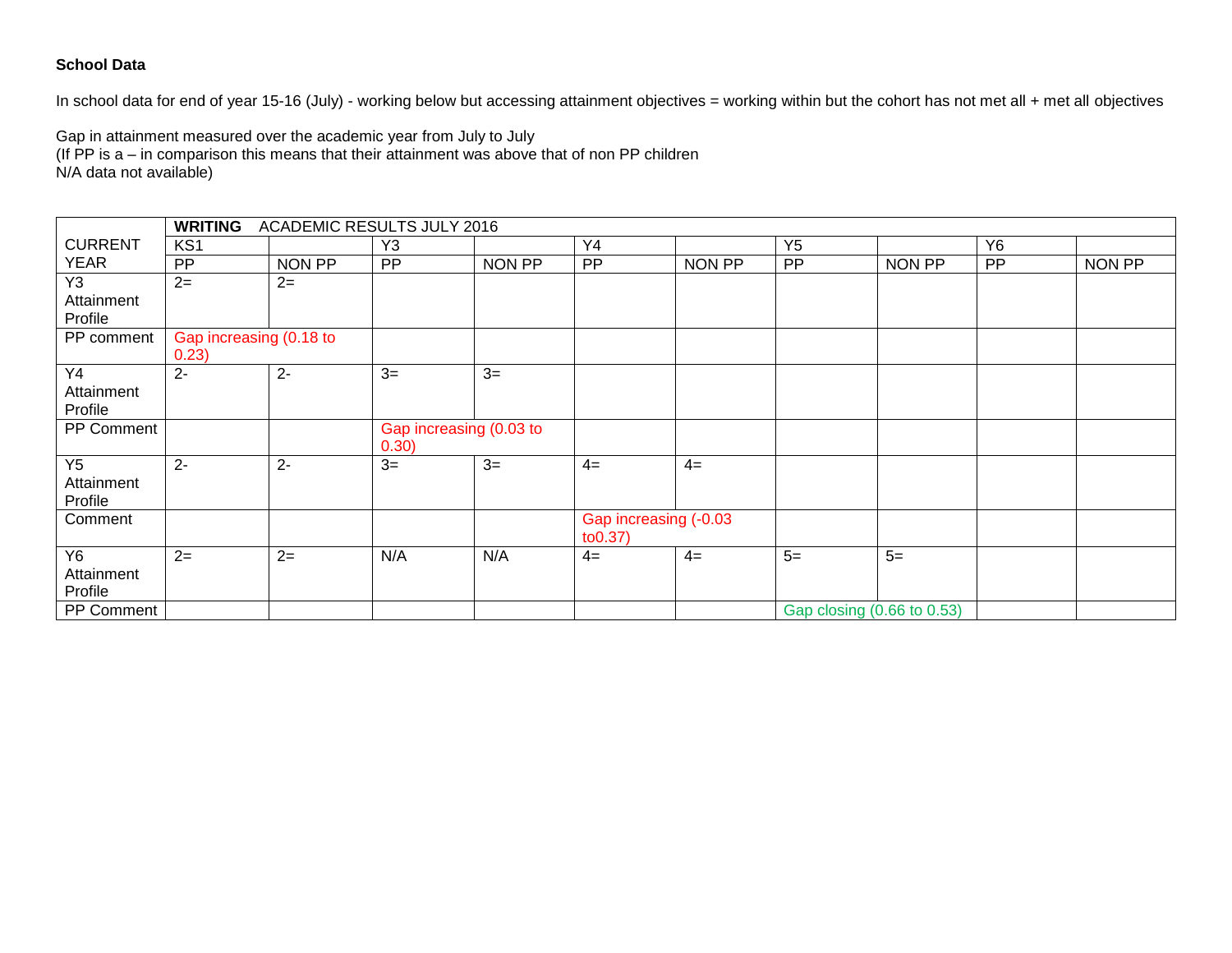|                |                            | <b>READING ACADEMIC RESULTS JULY 2016</b> |                          |        |                                     |        |                            |        |                |        |
|----------------|----------------------------|-------------------------------------------|--------------------------|--------|-------------------------------------|--------|----------------------------|--------|----------------|--------|
| <b>CURRENT</b> | KS1                        |                                           | Y3                       |        | Y4                                  |        | Y <sub>5</sub>             |        | Y <sub>6</sub> |        |
| <b>YEAR</b>    | <b>PP</b>                  | NON PP                                    | <b>PP</b>                | NON PP | PP                                  | NON PP | PP                         | NON PP | <b>PP</b>      | NON PP |
| Y <sub>3</sub> | $2=$                       | $2=$                                      |                          |        |                                     |        |                            |        |                |        |
| Attainment     |                            |                                           |                          |        |                                     |        |                            |        |                |        |
| Profile        |                            |                                           |                          |        |                                     |        |                            |        |                |        |
| PP comment     | Gap closing (0.82 to 0.48) |                                           |                          |        |                                     |        |                            |        |                |        |
| Y4             | $2 -$                      | $2=$                                      | $3=$                     | $3=$   |                                     |        |                            |        |                |        |
| Attainment     |                            |                                           |                          |        |                                     |        |                            |        |                |        |
| Profile        |                            |                                           |                          |        |                                     |        |                            |        |                |        |
| PP Comment     |                            |                                           | Gap increasing (-0.07 to |        |                                     |        |                            |        |                |        |
|                |                            |                                           | 0.23)                    |        |                                     |        |                            |        |                |        |
| Y5             | $2=$                       | $2=$                                      | $3=$                     | $3=$   | $4=$                                | $4=$   |                            |        |                |        |
| Attainment     |                            |                                           |                          |        |                                     |        |                            |        |                |        |
| Profile        |                            |                                           |                          |        |                                     |        |                            |        |                |        |
| Comment        |                            |                                           |                          |        | Gap increasing (-0.03 to<br>0.0.37) |        |                            |        |                |        |
| <b>Y6</b>      | $2=$                       | $2=$                                      | N/A                      | N/A    | $3=$                                | 3M     | $5-$                       | $5=$   |                |        |
| Attainment     |                            |                                           |                          |        |                                     |        |                            |        |                |        |
| Profile        |                            |                                           |                          |        |                                     |        |                            |        |                |        |
| PP Comment     |                            |                                           |                          |        |                                     |        | Gap closing (1.02 to 0.83) |        |                |        |

| <b>CURRENT</b> |                         |        | <b>MATHS ACADEMIC RESULTS JULY 2016</b> |        |                                   |        |                            |        |                |        |
|----------------|-------------------------|--------|-----------------------------------------|--------|-----------------------------------|--------|----------------------------|--------|----------------|--------|
| <b>YEAR</b>    | KS <sub>1</sub>         |        | Y3                                      |        | Y4                                |        | Y <sub>5</sub>             |        | Y <sub>6</sub> |        |
|                | <b>PP</b>               | NON PP | PP                                      | NON PP | PP                                | NON PP | PP                         | NON PP | PP             | NON PP |
| Y <sub>3</sub> | $2=$                    | $2=$   |                                         |        |                                   |        |                            |        |                |        |
| Attainment     |                         |        |                                         |        |                                   |        |                            |        |                |        |
| Profile        |                         |        |                                         |        |                                   |        |                            |        |                |        |
| PP comment     | Gap increasing (0.18 to |        |                                         |        |                                   |        |                            |        |                |        |
|                | 0.31)                   |        |                                         |        |                                   |        |                            |        |                |        |
| Y4             | $2 -$                   | $2=$   | $3=$                                    | $3=$   |                                   |        |                            |        |                |        |
| Attainment     |                         |        |                                         |        |                                   |        |                            |        |                |        |
| Profile        |                         |        |                                         |        |                                   |        |                            |        |                |        |
| PP Comment     |                         |        | Gap increasing (0.30 to<br>0.50)        |        |                                   |        |                            |        |                |        |
| Y <sub>5</sub> | $2=$                    | $2=$   | $3=$                                    | $3=$   | $4=$                              | $4=$   |                            |        |                |        |
| Attainment     |                         |        |                                         |        |                                   |        |                            |        |                |        |
| Profile        |                         |        |                                         |        |                                   |        |                            |        |                |        |
| Comment        |                         |        |                                         |        | Gap increasing (-0.14 to<br>0.54) |        |                            |        |                |        |
| Y6             | $2 -$                   | $2=$   | N/A                                     | N/A    | $4-$                              | $4=$   | $5=$                       | $5=$   |                |        |
| Attainment     |                         |        |                                         |        |                                   |        |                            |        |                |        |
| Profile        |                         |        |                                         |        |                                   |        |                            |        |                |        |
| PP Comment     |                         |        |                                         |        |                                   |        | Gap closing (1.05 to 0.83) |        |                |        |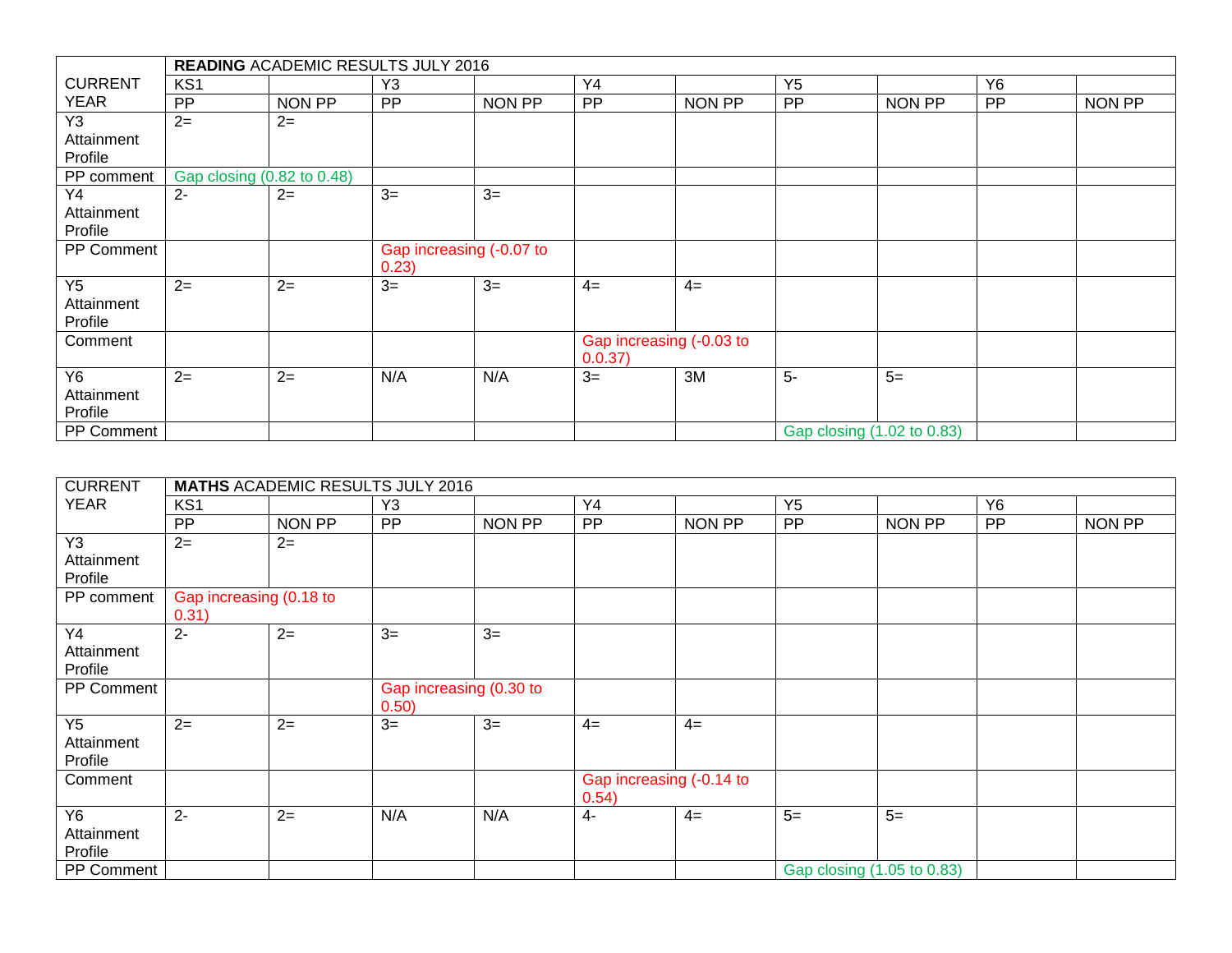| <b>ACTIONS</b><br><b>Whole School</b>                                                                                                                                                        | <b>RESOURCES</b>                                                                                                            | <b>EVIDENCE SOURCE</b>                                                                                                         | <b>PROGRESS REVIEW</b><br><b>DATE</b>                                                                       | <b>EVALUATION</b><br>By whom<br>when                        | <b>SUCCESS CRITERIA</b>                                                                                                                                                                                                             |
|----------------------------------------------------------------------------------------------------------------------------------------------------------------------------------------------|-----------------------------------------------------------------------------------------------------------------------------|--------------------------------------------------------------------------------------------------------------------------------|-------------------------------------------------------------------------------------------------------------|-------------------------------------------------------------|-------------------------------------------------------------------------------------------------------------------------------------------------------------------------------------------------------------------------------------|
| Ensure that PP children are<br>identified on all documents that<br>monitor performance<br>Review and evaluate progress<br>regularly - at least half termly in<br>teams, fed back to SLT/Govs | Time for Planning Days<br>PPA taken in teams<br>SLT meetings                                                                | <b>Tracking System</b><br><b>Standards Meetings</b><br>Analysis from SIMS<br>RAP plans<br><b>RAISE</b><br><b>Team Meetings</b> | Half termly for all<br>documents linked<br>reviewed<br>And actions taken                                    | $\overline{SLT}$<br><b>Team Leaders</b><br>Teachers and TAs | Data analysis<br>comparing PP and<br>peers shows gap is<br>narrowing National<br>figures for all children                                                                                                                           |
| Ensure Breakfast club available<br>to PP children and priced at<br>affordable rates                                                                                                          | 2x Staff<br>Learning resources and<br>toys<br><b>Foodstuffs</b><br>Training for Food<br>hygiene and<br>Safeguarding courses | Register for Breakfast club<br>SIMS data                                                                                       | Regular meetings<br>with breakfast club<br>staff<br>Promote cub via<br>letters, website,<br>parents evening | HT/SLT<br>Half termly                                       | Pupils have a settled<br>start to the day<br>Attendance is positive<br>Learning needs are met<br>e.g games played are<br>social/educational<br>Homework, reading can<br>be done                                                     |
| KS1 and 2 have improved<br>opportunities for sport to<br>promote competition, well being<br>and health                                                                                       | 2 x TA sport specialism                                                                                                     | Sport participation<br>Representation of school<br>at events<br>Selection at higher levels                                     | Half termly<br><b>RAPS</b>                                                                                  | Teams<br><b>SLT</b>                                         | Increased engagement<br>in sport and<br>competitions improves<br>focus, engagement and<br>progress in academic<br>subjects<br>Pupils gain a sense of<br>school identity/pride by<br>competing successfully<br>against other schools |
| School trips and enrichment<br>activities are subsidised to<br>enhance curriculum offer                                                                                                      | <b>Trips</b><br><b>Visits</b><br>Participation in<br>competitions and<br>events                                             | Curriculum planning<br>Outcomes in books<br>Photographs<br>Portfolios (e.g Sports)                                             | Termly                                                                                                      | Teams<br><b>SLT</b>                                         | Pupils enjoy learning,<br>curriculum is engaging,<br>enriched by real<br>experiences so that<br>application of skills is<br>meaningful to pupils<br>and outcomes<br>improved                                                        |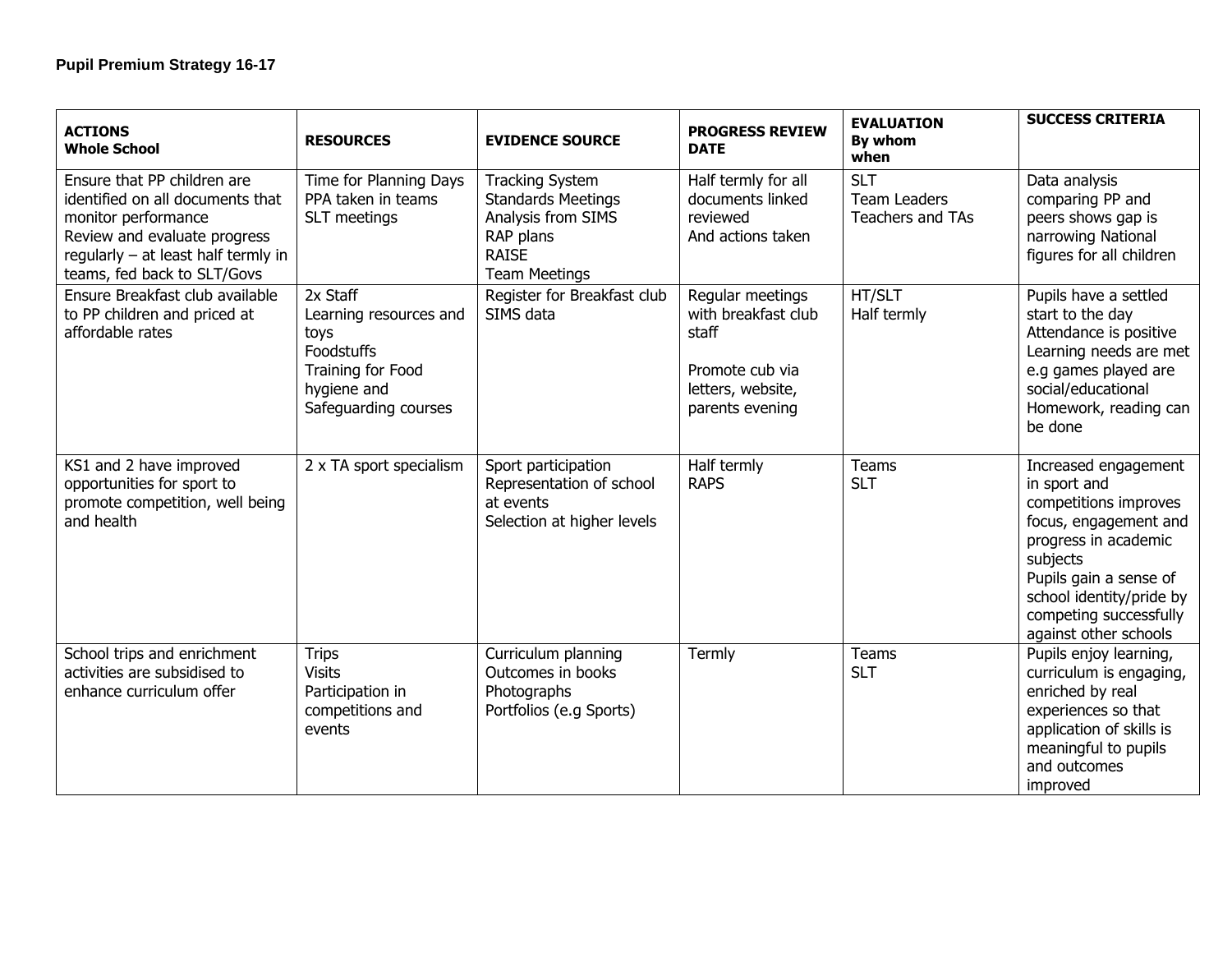| <b>ACTIONS</b><br><b>EYFS</b>                                                                                                                                 | <b>RESOURCES</b>                                                                                                                               | <b>EVIDENCE SOURCE</b>                                                                                                                                                                                                                                                                                                                                                      | <b>PROGRESS</b><br><b>REVIEW DATE</b>                                                                                                          | <b>EVALUATION</b><br>By whom<br>when                                                               | <b>SUCCESS CRITERIA</b>                                                                                                                                                                                                     |
|---------------------------------------------------------------------------------------------------------------------------------------------------------------|------------------------------------------------------------------------------------------------------------------------------------------------|-----------------------------------------------------------------------------------------------------------------------------------------------------------------------------------------------------------------------------------------------------------------------------------------------------------------------------------------------------------------------------|------------------------------------------------------------------------------------------------------------------------------------------------|----------------------------------------------------------------------------------------------------|-----------------------------------------------------------------------------------------------------------------------------------------------------------------------------------------------------------------------------|
| Early identification of need both before<br>and on entering Nursery.                                                                                          | Home visits<br>Get ready for Nursery Sure<br>Start project.<br>Outside agencies, SALT and<br>Health visitors, Community<br>Nursery Nurse.      | Information gathering sheet completed<br>during home visits<br>"Get ready for Nursery" letters given<br>out if eligible i.e. not already part of the<br>2 yr program.<br>Parents of children with specific needs<br>are signposted to our Community<br>Nursery Nurse who will then make a<br>follow up appointment to see how she<br>may be able to support those families. | A child's level of<br>development and<br>specific needs are<br>assessed and<br>reviewed after they<br>have attended<br>Nursery for 2<br>weeks. | Nursery team<br>Parents<br><b>SLT</b><br>HT<br>Standards Meetings termly                           | Home visits take place and<br>any specific needs, e.g.<br>speech and language issues,<br>are identified and discussed<br>with parents.<br>Those children who are<br>eligible attend "Get ready for<br>Nursery".             |
| Increased support needed for those<br>children with low PSE, health and self<br>care and language development                                                 | Increased staffing                                                                                                                             | Assessments show children who are<br>operating below what is typical for their<br>age.                                                                                                                                                                                                                                                                                      | Ongoing<br>assessments.                                                                                                                        | Nursery team<br><b>SLT</b><br>HT<br><b>Standards Meetings Termly</b>                               | Children make progress in<br>these areas and their<br>independent skills improve.                                                                                                                                           |
| To improve physical development.                                                                                                                              | <b>First Funs</b><br>Pen Pals<br>Large playground play-<br>purchase balance bikes<br>donated by Friends of<br>Zetland.                         | Planning<br>Photos<br>Observations<br>Balance bikes purchased and used.                                                                                                                                                                                                                                                                                                     | Termly                                                                                                                                         | Nursery team<br><b>SLT</b><br>HT                                                                   | First Funs and Pen pals are<br>being implemented.<br>Bikes and scooters are being<br>used regularly.                                                                                                                        |
| Involving parents by providing<br>workshops on reading, writing, maths.<br>Working with parents to support<br>behaviours in the home and school as<br>needed. | Time for planning, creating<br>resource packs and<br>implementing workshops.<br>Additional resources may<br>need to be purchased for<br>packs. | Workshops take place.                                                                                                                                                                                                                                                                                                                                                       | Ongoing                                                                                                                                        | Parents questionnaire<br>completed afterwards to<br>assess effectiveness.<br>Team review comments. | Parents have a better<br>understanding of how they<br>are able to support their<br>child with their learning in<br>the early years.                                                                                         |
| Support for parents to provide guidance<br>and activities to promote learning at<br>home covering key areas of<br>development                                 | Firm Foundation Packs                                                                                                                          | Base line assessments indicate need to<br>promote opportunities for learning<br>beyond Nursery to help impact upon<br>progress                                                                                                                                                                                                                                              | Parent evening                                                                                                                                 | Nursery team<br><b>SLT</b><br>HT                                                                   | Parents develop use of Firm<br>Foundation packs and enjoy<br>using them to provide quality<br>time and learning experience<br>with their child                                                                              |
| TA focused support on individual<br>children to support Speech and<br>Language following referrals 2x pm<br>sessions                                          | Developed according to<br>Speech and Language<br>reports                                                                                       | EYFS Reception planning and<br>assessments                                                                                                                                                                                                                                                                                                                                  | Weekly and in<br>summary after<br>support has<br>concluded                                                                                     | <b>EYFS Reception and TA</b>                                                                       | Children make accelerated<br>progress in response to<br>specific Speech and<br>Language support                                                                                                                             |
| Additional staffing provides small group<br>daily input for CLL, key words and one<br>to one reading for PP children to<br>accelerate progress                | Differentiated using<br>assessment information                                                                                                 | EYFS Reception planning and<br>assessments                                                                                                                                                                                                                                                                                                                                  | Weekly and at<br>entry, mid-point<br>and exit according<br>to EYFS<br>assessment<br>timetable                                                  | <b>EYFS</b> team<br><b>SLT</b><br>HT<br><b>Standards Meetings Termly</b>                           | PP children progress towards<br>GLD targets<br>Gaps in learning identifies<br>and focused on<br>Key words and phonics<br>strategies used to improve<br>reading and writing skills to<br>improve standards at entry<br>to Y1 |
| Additional staffing provides small group<br>daily input for maths<br>TAs provide additional modelling of key<br>concepts with identified PP children          | Differentiated using<br>assessment information                                                                                                 | EYFS Reception planning and<br>assessments                                                                                                                                                                                                                                                                                                                                  | Weekly and at<br>entry, mid-point<br>and exit according<br>to EYFS<br>assessment<br>timetable                                                  | <b>EYFS</b> team<br><b>SLT</b><br><b>HT</b><br><b>Standards Meetings Termly</b>                    | PP children progress towards<br>GLD targets<br>Gaps in learning identifies<br>and focused on                                                                                                                                |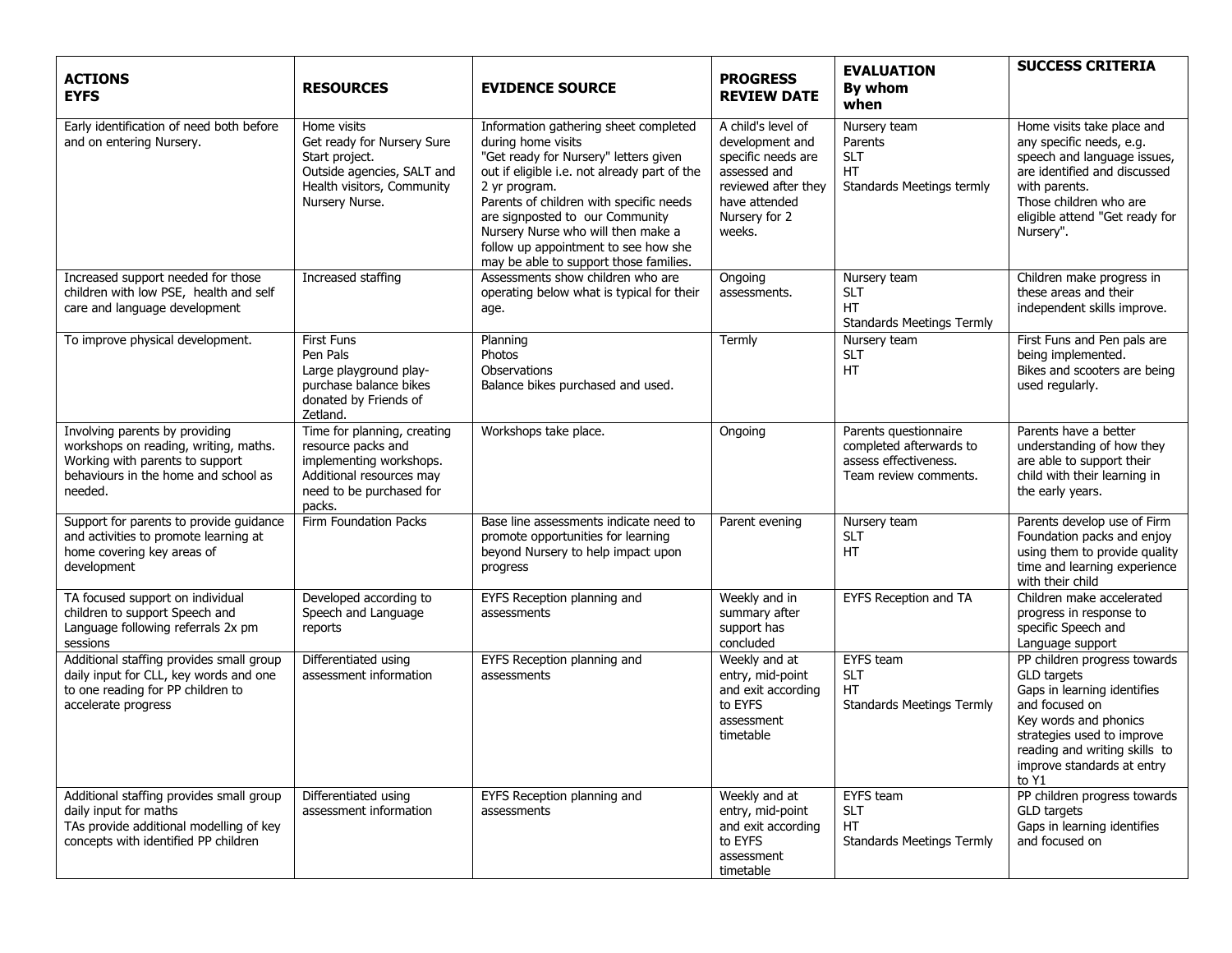| Additional staffing provides small group<br>daily input for PRIME with a focus on<br>sharing and self-regulation<br>TAs provide additional modelling of key<br>concepts with identified PP children | Differentiated using<br>assessment information | EYFS Reception planning and<br>assessments   | Weekly and at<br>entry, mid-point<br>and exit according<br>to EYFS<br>assessment<br>timetable | EYFS team<br>-SLT<br>HТ<br>Standards Meetings Termly       | PP children progress towards<br>GLD targets<br>Gaps in learning identifies<br>and focused on |
|-----------------------------------------------------------------------------------------------------------------------------------------------------------------------------------------------------|------------------------------------------------|----------------------------------------------|-----------------------------------------------------------------------------------------------|------------------------------------------------------------|----------------------------------------------------------------------------------------------|
| Curriculum theme, EYFS environment<br>and activities ensure boys are engaged<br>in and supported with their learning<br>needs                                                                       | As required by EYFS team                       | Data trend from EYFS GLD outcomes<br>2014-16 | Weekly and at<br>entry, mid-point<br>and exit according<br>to EYFS<br>assessment<br>timetable | EYFS team<br><b>SLT</b><br>HT<br>Standards Meetings Termly | PP children progress towards<br>GLD targets<br>Gaps in learning identifies<br>and focused on |

| <b>ACTIONS KS1</b>                                                                                                                                                                                   | <b>RESOURCES</b>                                                                                                                                                    | <b>EVIDENCE SOURCE</b>       | <b>PROGRESS</b><br><b>REVIEW DATE</b>                                                 | <b>EVALUATION</b><br>By whom<br>when | <b>SUCCESS CRITERIA</b>                                                                                                                                                                                                        |
|------------------------------------------------------------------------------------------------------------------------------------------------------------------------------------------------------|---------------------------------------------------------------------------------------------------------------------------------------------------------------------|------------------------------|---------------------------------------------------------------------------------------|--------------------------------------|--------------------------------------------------------------------------------------------------------------------------------------------------------------------------------------------------------------------------------|
| Teaching Assistant (TA) focused<br>support on individual children to<br>support Speech and Language<br>following referrals 2x pm sessions                                                            | Developed according to Speech<br>and Language reports                                                                                                               | KS1 planning and assessments | Weekly and in<br>summary after<br>support has<br>concluded                            | KS1 and TA                           | Children make accelerated<br>progress in response to specific<br>Speech and Language support<br>Support narrows attainment gap in<br>phonics for individual children                                                           |
| Additional TA staffing to provide<br>small group support in Letter and<br>Sounds<br>Pupil Premium children receive<br>greater time and input to close<br>gaps in phonics age expected<br>attainment  | Differentiated tasks using Letters<br>and Sounds program<br>Input provided covers Y1 phonic<br>expecations                                                          | SPAG assessments             | Weekly and half<br>termly<br>Assessment are in<br>line with Y1 phonic<br>expectations | Year 1 and 2 team                    | Children's progress accelerates<br>identified by Raising Achievement<br>Plans<br>Assessments direct support<br>required for individuals as they<br>progress through the year to<br>ensure progress in phonics is<br>maximised. |
| Additional targeted support to<br>accelerate progress in key areas of<br>maths and literacy including in<br>school and after school. Focus on<br>vulnerable groups identified by<br>assessment data. | Differentiated work to accelerate<br>progress                                                                                                                       | KS1 planning and assessments | Weekly and half<br>termly                                                             | KS1 team                             | Children's progress accelerates                                                                                                                                                                                                |
| One to one time to support<br>individual need                                                                                                                                                        | Differentiated work to support<br>and accelerate progress                                                                                                           | KS1 planning and assessments | Weekly and half<br>termly                                                             | KS1 team                             | Childs progress accelerates                                                                                                                                                                                                    |
| Emotional Literacy Supper Assistant<br>provided to respond to individual<br>need as identified                                                                                                       | Provided according to need<br>identified. This may include<br>referrals to relevant agencies such<br>as Play therapy, Educational<br>Psychologist, School Nurse etc | ELSA planning and records    | Weekly and<br>summary when<br>support has<br>concluded                                | ELSA, child, parents<br>and tecaher  | Child's emotional well-being<br>improves as needs have been met                                                                                                                                                                |
| Additional time to support after<br>school clubs and enrich learning<br>opportunities                                                                                                                | Craft Club                                                                                                                                                          | Arts and crafts covered      | N/A                                                                                   | N/A                                  | Activities and crafts brought home<br>to parents enrich and promote<br>sense of enjoyment and value in<br>school                                                                                                               |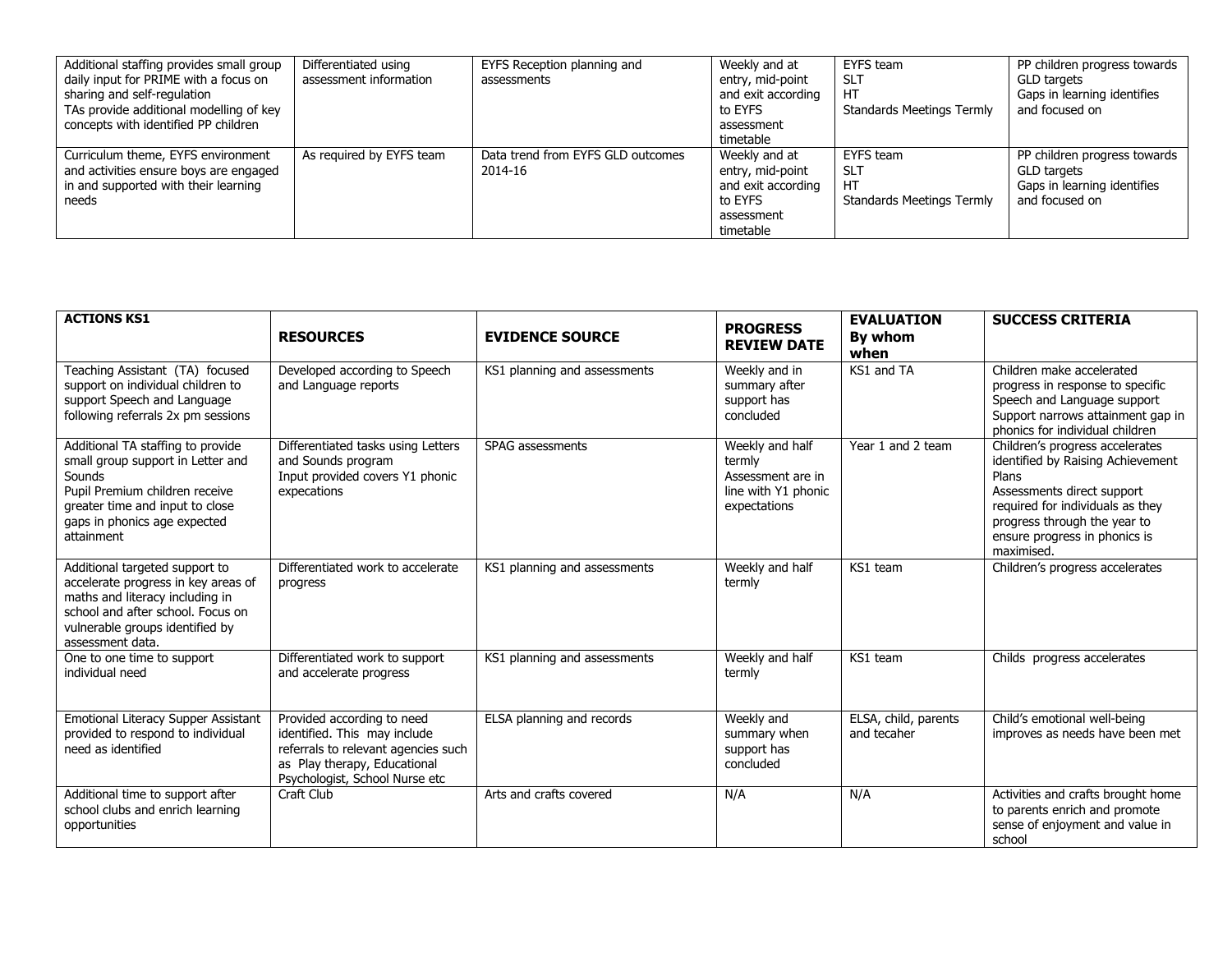| <b>ACTIONS Lower KS2</b>                                                                                                            | <b>RESOURCES</b>                                              | <b>EVIDENCE SOURCE</b>                                                                                  | <b>PROGRESS</b><br><b>REVIEW DATE</b>  | <b>EVALUATION</b><br>By whom<br>when | <b>SUCCESS CRITERIA</b>                                                                                       |
|-------------------------------------------------------------------------------------------------------------------------------------|---------------------------------------------------------------|---------------------------------------------------------------------------------------------------------|----------------------------------------|--------------------------------------|---------------------------------------------------------------------------------------------------------------|
| Emotional Literacy Teaching<br>Assistant provision for<br>EYFS2 to KS2                                                              | ELSA x2 TAs<br>Time for planning,<br>assessment and review    | Progress of individuals on<br>assessment tracker<br><b>RAPS</b><br>C Poms<br><b>Books</b><br>Attendance | End of ELSA<br>session<br>Impact sheet | HT/SLT inc<br>Safeguarding<br>Team   | Emotional needs and<br>circumstances improve<br>enabling progress and<br>engagement to improve as a<br>result |
| Additional targeted support to<br>accelerate progress in key areas of<br>maths and literacy including in<br>school and after school | Differentiated work to accelerate<br>progress                 | Year 3 and 4 planning and assessments                                                                   | Weekly and half<br>termly              | Year 3 and 4 team                    | Children's progress accelerates<br>identified by Raising Achievement<br>Plans                                 |
| Additional TA staffing to provide<br>small group support in Spelling,<br>Punctuation and Grammar                                    | Differentiated SPAG tasks using<br>Letters abd Sounds program | SPAG assessments                                                                                        | Weekly and half<br>termly              | Year 3 and 4 team                    | Children's progress accelerates<br>identified by Raising Achievement<br>Plans                                 |
| Additional TA staffing to provide<br>small group support guided reading<br>and reading comprehension                                | Reading books and targeted work                               | Weekly records and reading<br>assessments/test                                                          | Weekly and half<br>termly              | Year 3 and 4 team                    | Children's progress accelerates<br>identified by Raising Achievement<br>Plans                                 |
| Additional TA support to one to one<br>learning needs                                                                               | Differentiated work to support and<br>accelerate progress     | KS1 planning and assessments                                                                            | Weekly and half<br>termly              | KS1 team                             | Childs progress accelerates                                                                                   |

| <b>ACTIONS Upper KS2</b>                                                                                                  | <b>RESOURCES</b>     | <b>EVIDENCE SOURCE</b>                                                                                 | <b>PROGRESS</b><br><b>REVIEW DATE</b> | <b>EVALUATION</b><br>By whom<br>when | <b>SUCCESS CRITERIA</b>                                                                                                                                                                              |
|---------------------------------------------------------------------------------------------------------------------------|----------------------|--------------------------------------------------------------------------------------------------------|---------------------------------------|--------------------------------------|------------------------------------------------------------------------------------------------------------------------------------------------------------------------------------------------------|
| Ensure additional TA or teacher<br>time provided to PP children who<br>are off target in maths, reading,<br>SPAG, writing | TA/teacher           | <b>RAP</b><br>Data tracking<br>Evidence in books                                                       | Half termly<br>Weekly                 | DHT/Team                             | Pupils attitudes to learning,<br>misconceptions are rapidly<br>addressed and progress improves                                                                                                       |
| Additional enrichment time provided<br>for PP children to practice/<br>overlearn key skills in maths and<br>reading       | TA/Teacher           | <b>RAP</b><br>Monitoring of pupils who access<br>additional time<br>Outcomes in books/assessment tests | Weekly                                | DHT/Team                             | Key skills are revised so that<br>confidence and application<br>improves                                                                                                                             |
| Curriculum offer in literacy ensures<br>that content extends pupil's<br>understanding and use of language                 | Curriculum resources | Outcomes in books<br>Engagement in lessons<br>Texts chosen e.g Shakespeare, Byron,<br>Blyton           | End of learning<br>sequence           | DHT/Team                             | Pupil's literary knowledge,<br>understanding and application<br>improves<br>Pupils can apply understanding to a<br>wider variety of texts<br>The quality of writing improves in<br>terms of content. |